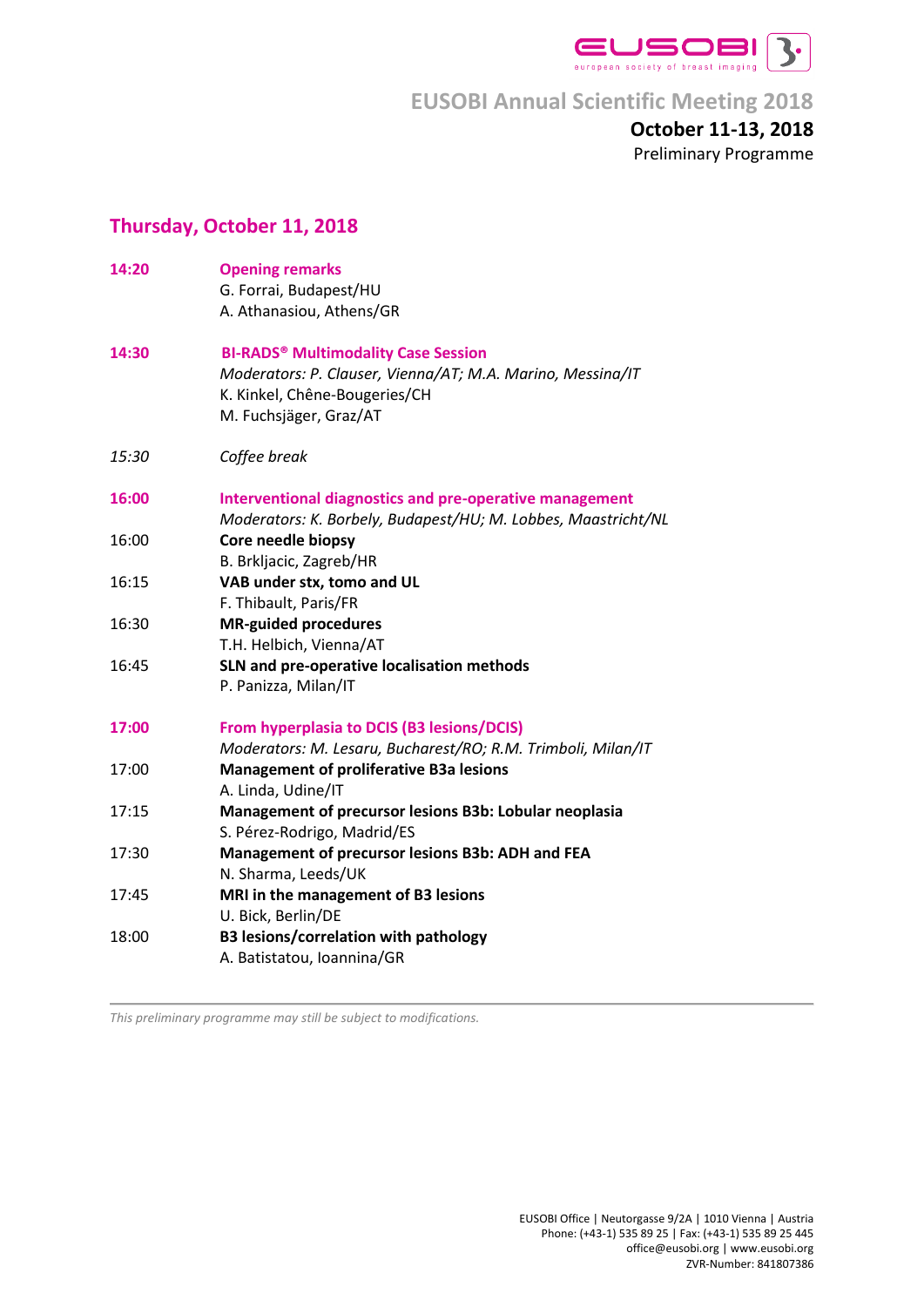

### **October 11-13, 2018** Preliminary Programme

## **Friday, October 12, 2018**

| 08:15 | <b>Tomosynthesis and screening</b>                                               |
|-------|----------------------------------------------------------------------------------|
|       | Moderators: M. Wallis, Cambridge/UK; S. Zackrisson, Malmö/SE                     |
| 08:15 | <b>Evaluation of screening efficacy</b><br>S. Duffy, London/UK                   |
|       |                                                                                  |
| 08:30 | Tomo in clinical practice                                                        |
|       | K. Kinkel, Chêne-Bougeries/CH                                                    |
| 08:45 | Tomo in screening                                                                |
|       | D. Bernardi, Trento/IT                                                           |
| 09:00 | Strategies to optimise tomosynthesis' potential                                  |
|       | I. Sechopoulos, Nijmegen/NL                                                      |
| 09:15 | <b>Discussion</b>                                                                |
| 09:45 | Young Scientists' Session, Carla Boetes Young Investigator Award and awarding of |
|       | the best submitted abstract                                                      |
|       | Moderators: P. Clauser, Vienna/AT; R.M. Trimboli, Milan/IT                       |
| 10:30 | Coffee break                                                                     |
| 11:00 | <b>EUSOBI meets Saudi Arabia</b>                                                 |
|       | Moderators: M. Fuchsjäger, Graz/AT; L. Martincich, Candiolo/IT                   |
|       | Breast screening and diagnostic radiology in Saudi Arabia                        |
|       | F.M. Altahan, Riyadh/SA                                                          |
|       | N. Khoumais, Riyadh/SA                                                           |
| 11:30 | <b>Ultrasound</b>                                                                |
|       | Moderators: C. Colin, Lyon/FR; R. Pijnappel, Utrecht/NL                          |
| 11:30 | Multiparametric ultrasound                                                       |
|       | P. Kapetas, Vienna/AT                                                            |
| 11:45 | A primer on automated breast ultrasound                                          |
|       | M. Marcon, Zurich/CH                                                             |
| 12:00 | Novel developments in automated breast ultrasound                                |
|       | A. Vourtsis, Athens/GR                                                           |
| 12:15 | <b>Ultrasound in the axilla</b>                                                  |
|       | F. Kilburn-Toppin, Cambridge/UK                                                  |
| 12:30 | <b>Applications for CEUS</b>                                                     |
|       | A. Athanasiou, Athens/GR                                                         |
| 12:45 | <b>Discussion</b>                                                                |
| 13:00 | Industry-sponsored lunch symposium                                               |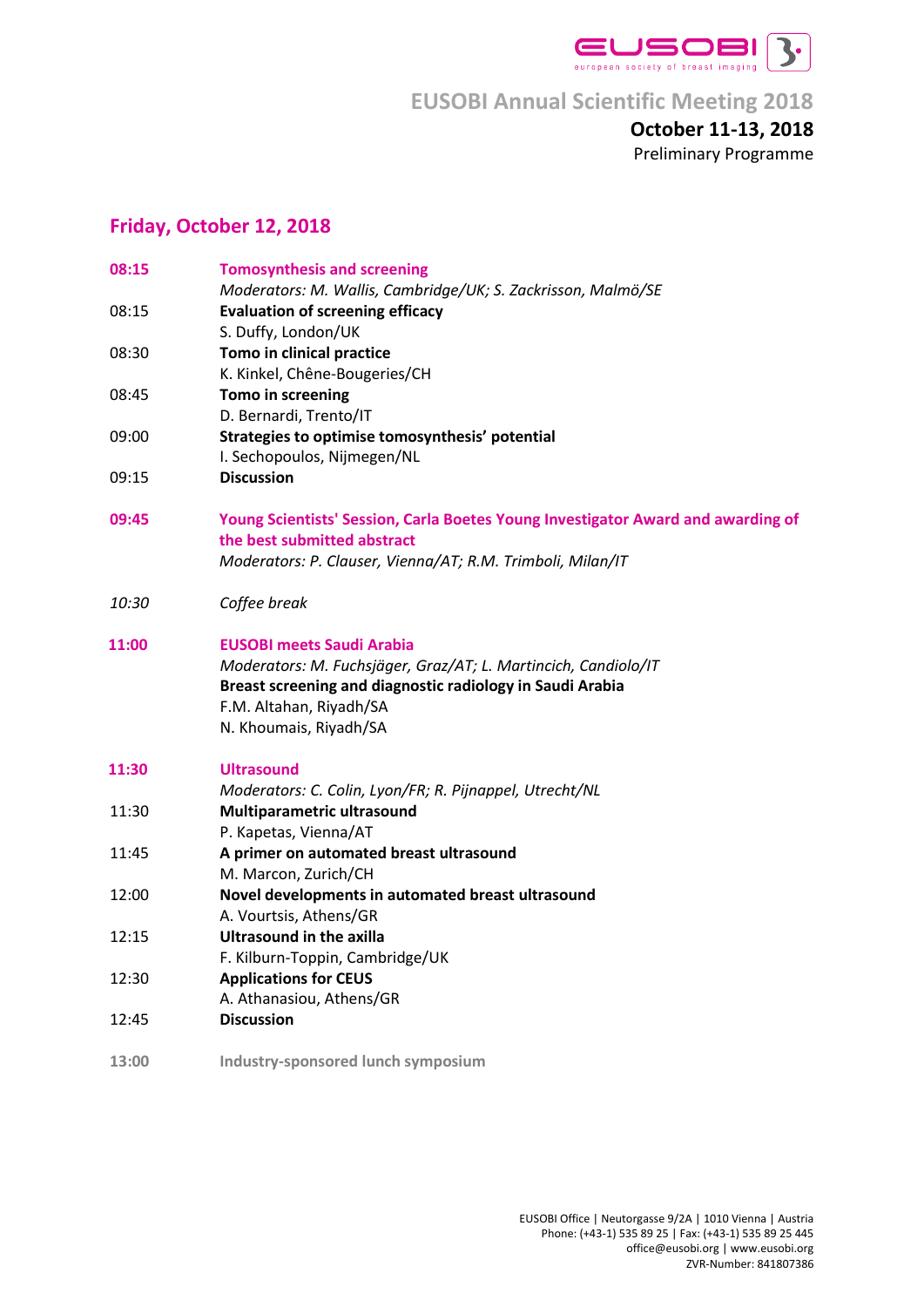

## **October 11-13, 2018**

Preliminary Programme

| 14:00 | <b>MRI trending topics</b>                                                         |
|-------|------------------------------------------------------------------------------------|
|       | Moderators: P. Baltzer, Vienna/AT; L. Martincich, Candiolo/IT                      |
| 14:00 | <b>Overview on GD controversy</b>                                                  |
|       | V.M. Runge, Bern/CH                                                                |
| 14:15 | <b>Breast MRI and CESM: Competition or cooperation?</b>                            |
|       | F. Sardanelli, Milan/IT                                                            |
| 14:30 | <b>Current applications of MR-Diffusion</b>                                        |
| 14:45 | S. Vinnicombe, Dundee/UK                                                           |
|       | Do we need quality control in breast MRI?<br>R.M. Mann, Nijmegen/NL                |
| 15:00 | <b>Discussion</b>                                                                  |
|       |                                                                                    |
| 15:30 | <b>EUSOBI Award for the most quoted breast imaging paper published in European</b> |
|       | <b>Radiology in 2015</b>                                                           |
|       | Moderators: M. Fuchsjäger, Graz/AT; N. Gourtsoyiannis, Athens/GR                   |
|       | <b>Breast MRI: EUSOBI recommendations for women's information</b>                  |
|       | R.M. Mann, Nijmegen/NL                                                             |
|       |                                                                                    |
| 15:50 | Coffee break                                                                       |
| 16:20 | Industry-sponsored symposium                                                       |
|       |                                                                                    |
| 17:20 | <b>Breast radiologist as therapist</b>                                             |
|       | Moderators: E. Giannotti, Nottingham/UK; T. Sella, Jerusalem/IL                    |
| 17:20 | <b>Minimal invasive ablation</b>                                                   |
|       | F. Pediconi, Rome/IT                                                               |
| 17:35 | <b>Minimal invasive excision</b>                                                   |
|       | N. Abdel Razek, Giza/EG                                                            |
| 17:50 | Can we avoid surgery after NAC?                                                    |
|       | J. Camps-Herrero, Alzira/ES                                                        |
| 18:05 | <b>Discussion</b>                                                                  |
|       |                                                                                    |

*This preliminary programme may still be subject to modifications.*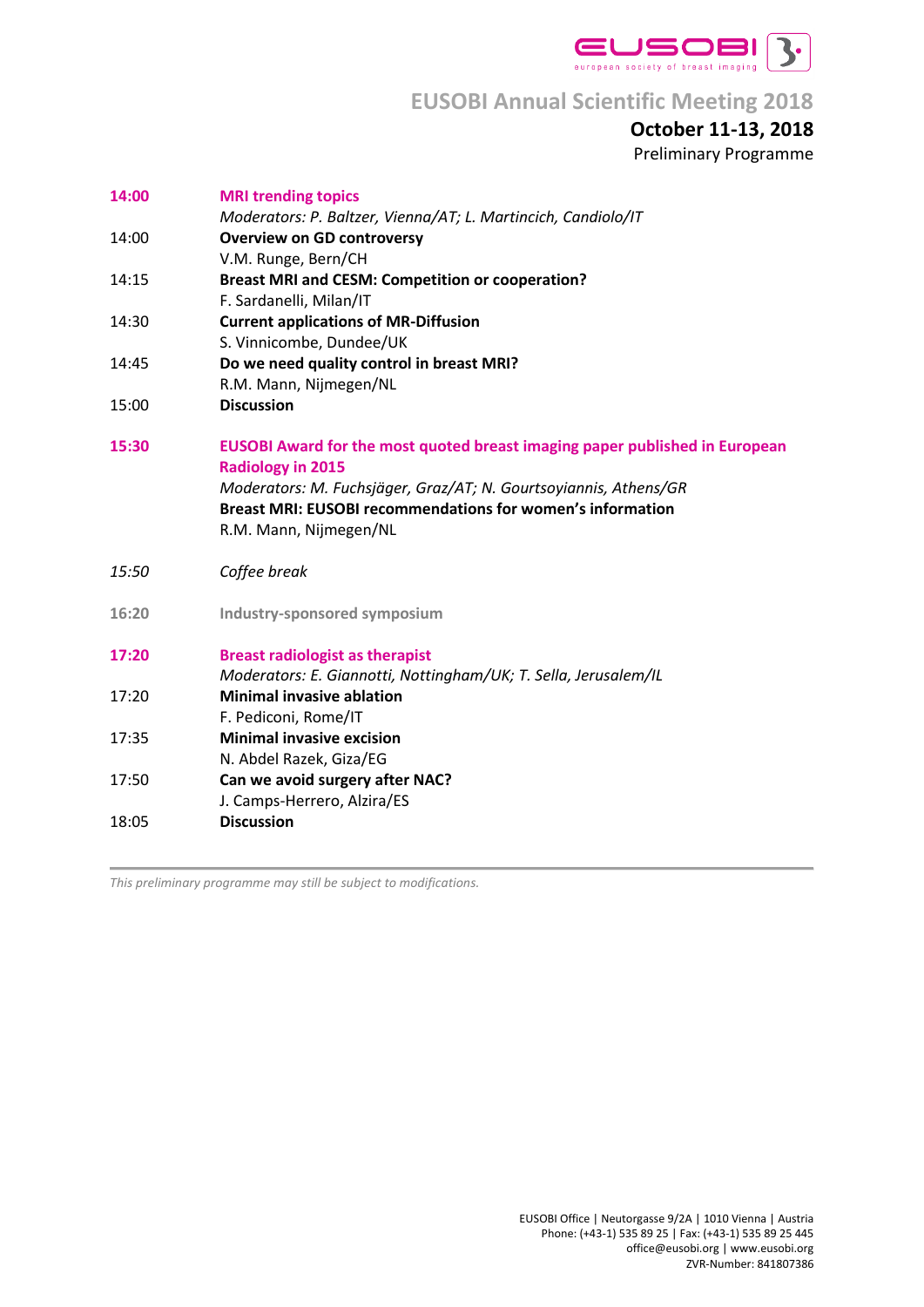

#### **October 11-13, 2018** Preliminary Programme

### **Saturday, October 13, 2018**

- **08:00 General Assembly**
- **08:30 EUSOBI Gold Medal**

*Moderators: G. Forrai, Budapest/HU; F. Sardanelli, Milan/IT* **DCIS in the era of MRI** C.K. Kuhl, Aachen/DE

- **09:00 Breast Interpretation Competition**  *Moderator: M. Fuchsjäger, Graz/AT* **Athens against the rest of Europe**
- *09:45 Coffee break*

#### **10:15 MDT Session**

*Moderators: A. Athanasiou, Athens/GR; E. Faliakou, Athens/GR; A. Rousakis, Athens/GR* I. Athanasiadis, Athens/GR (Oncologist) A. Batistatou, Ioannina/GR (Pathologist)

- A. Dimopoulos, Athens/GR (Radiation Oncologist)
- C. Markopoulos, Athens/GR (Breast Surgeon)
- E. Panourgias, Athens/GR (Breast Radiologist)
- A. Vourtsis, Athens/GR (Breast Radiologist)

#### **11:15 Key note lecture**

*Moderators: A. Tardivon, Paris/FR; G. Forrai, Budapest/HU* **Ultrafast imaging in medical ultrasound: Current and future applications** M. Tanter, Paris/FR

**11:45 Industry-sponsored lunch symposium**

| <b>Metastatic disease</b> |
|---------------------------|
|                           |

|       | Moderators: E.M. Fallenberg, Berlin/DE; M. Herranz, Santiago de Compostela/ES |
|-------|-------------------------------------------------------------------------------|
| 12:45 | Metastatic disease – Which patients need systemic staging                     |
|       | I. Athanasiadis, Athens/GR                                                    |

- 13:00 **Distant staging (CT, PET/CT and PET/MRI)**
- L. Moy, New York/US
- 13:15 **Metastatic disease systemic staging with MRI: DWI and beyond** M. Dietzel, Erlangen/DE
- 13:30 **Interventional options in metastatic breast disease**
- J. Ricke, Munich/DE
- 13:45 **Discussion**